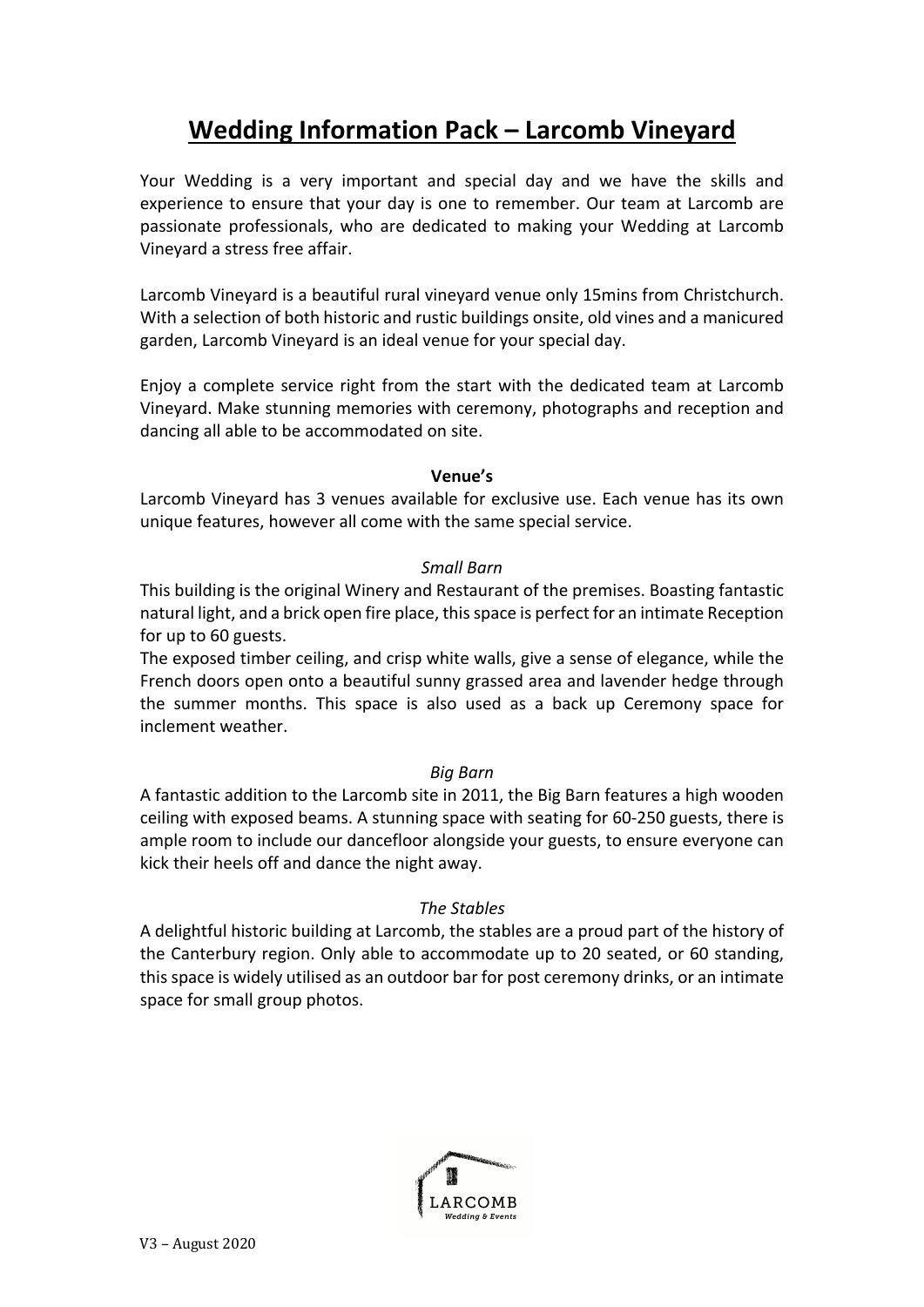## **Wedding Co-Ordination**

We are more than happy to guide and assist you with your wedding plans, including co-ordinating aspects in advance of your wedding, and ensuring everything runs smoothly on the day. From the moment you confirm your booking, we will happily assist you with planning all aspects of your wedding from giving advice and direction on some of the best vendors Canterbury has to offer in the Wedding market, to planning your special day with us from your guest arrival, to dancing on into the night.

## **Ceremony**

The lush lawns, with rustic country garden backdrop are an ideal setting to express your commitment to one another. The umbrella trained roses add a special touch to the space, and the small barn provides a fantastic alternative in the event of rain. Ceremonies are available to be held from 2pm, or earlier by arrangement.

#### **Reception**

The reception is a very important part of your special day. Right from the start our professional and attentive team will take care of all the details, from assisting with set up, to ensuring all your guests receive a delicious meal with attentive service.

Our creative Chefs love to create dishes specific to your day, using local and seasonal produce, and home grown herbs, our food is bound to wow your guests.

We include a full suite of tables, chairs, linen tablecloths, linen napkins, cutlery, crockery and glassware within the venue hire price

#### **Entertainment**

Canterbury has a fantastic selection of entertainers able to look after various aspects of your day. We can happily recommend a number of these, or arrange them for you. Please note – all music must cease at 12midnight as a courtesy to our neighbours.

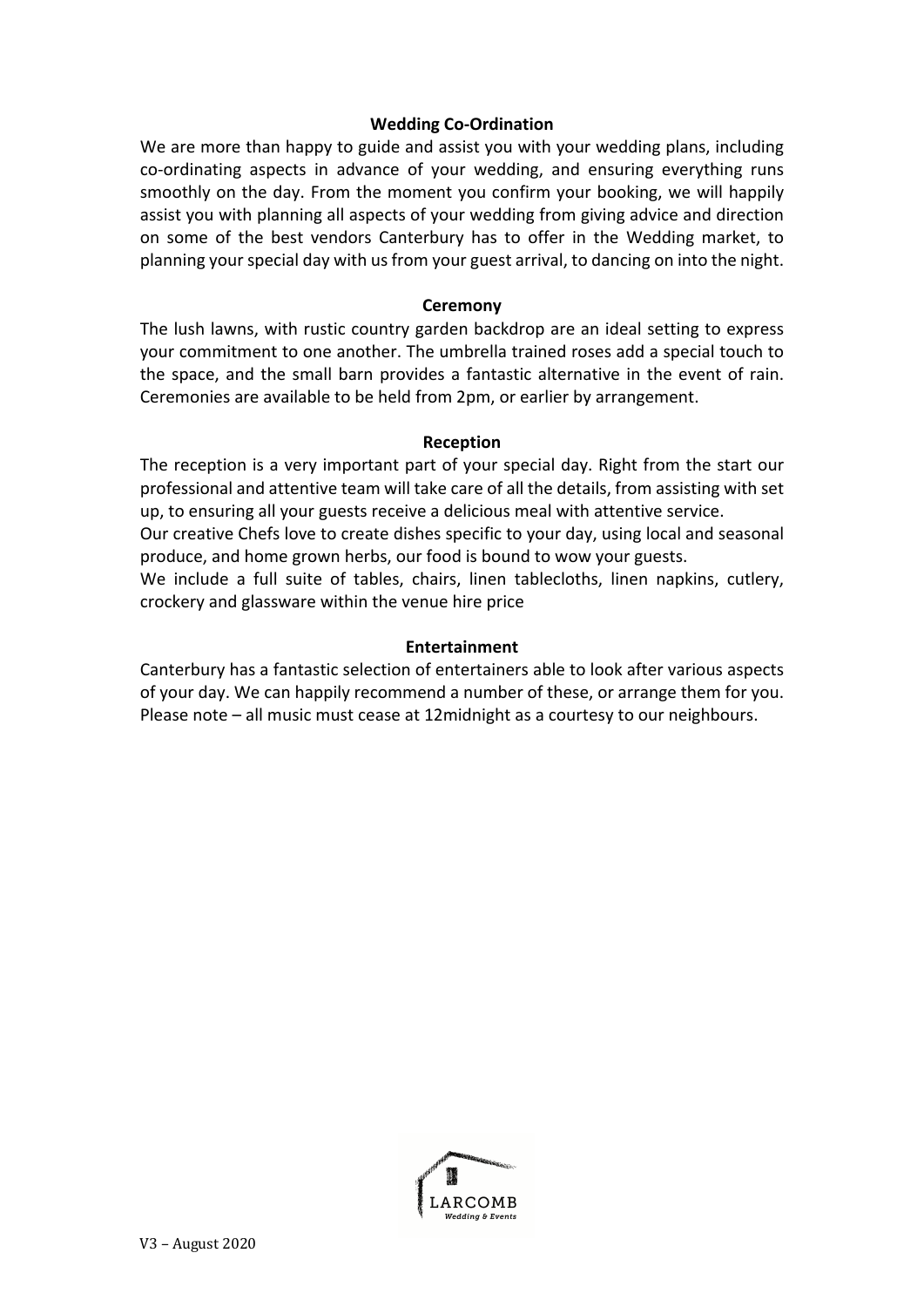#### **Beverages**

Larcomb Vineyard is a fully licenced venue; however, we do allow BYO Wine (corkage charge of \$12 per bottle applies). We have a range of options to ensure your event is a success, or we can tailor something to suit your requirements. A specific beverage selection or package can be made available for children if required.

Beverage Options can include the following

- 1- Cash Bar for all guests.
- 2- Bar tab with the option of BYO Wine only. You are welcome to place a bar tab for guests' beverages and corkage for BYO Wine, or to include wine which we can provide.
- 3- \$40.00pp Beverage Package to include Beer, Cider and Soft Drinks for a maximum of 8-hour duration. This include corkage for BYO wine on a per guest basis also.
- 4- \$54.00pp Beverage Package to include House Wine, full Beer range, Cider and Soft Drinks for a maximum of 8-hour duration.
- 5- Kids non-alc package \$22pp for maximum 8hr duration.

Larcomb Vineyard is licenced until 12 midnight and all packages will conclude at this point, regardless of their start time. Due to liquor licencing laws, guests must depart the premises within 30min of the bar closing.

Beverage Selection and Beverage Package options are subject to change and are generally reviewed annually.

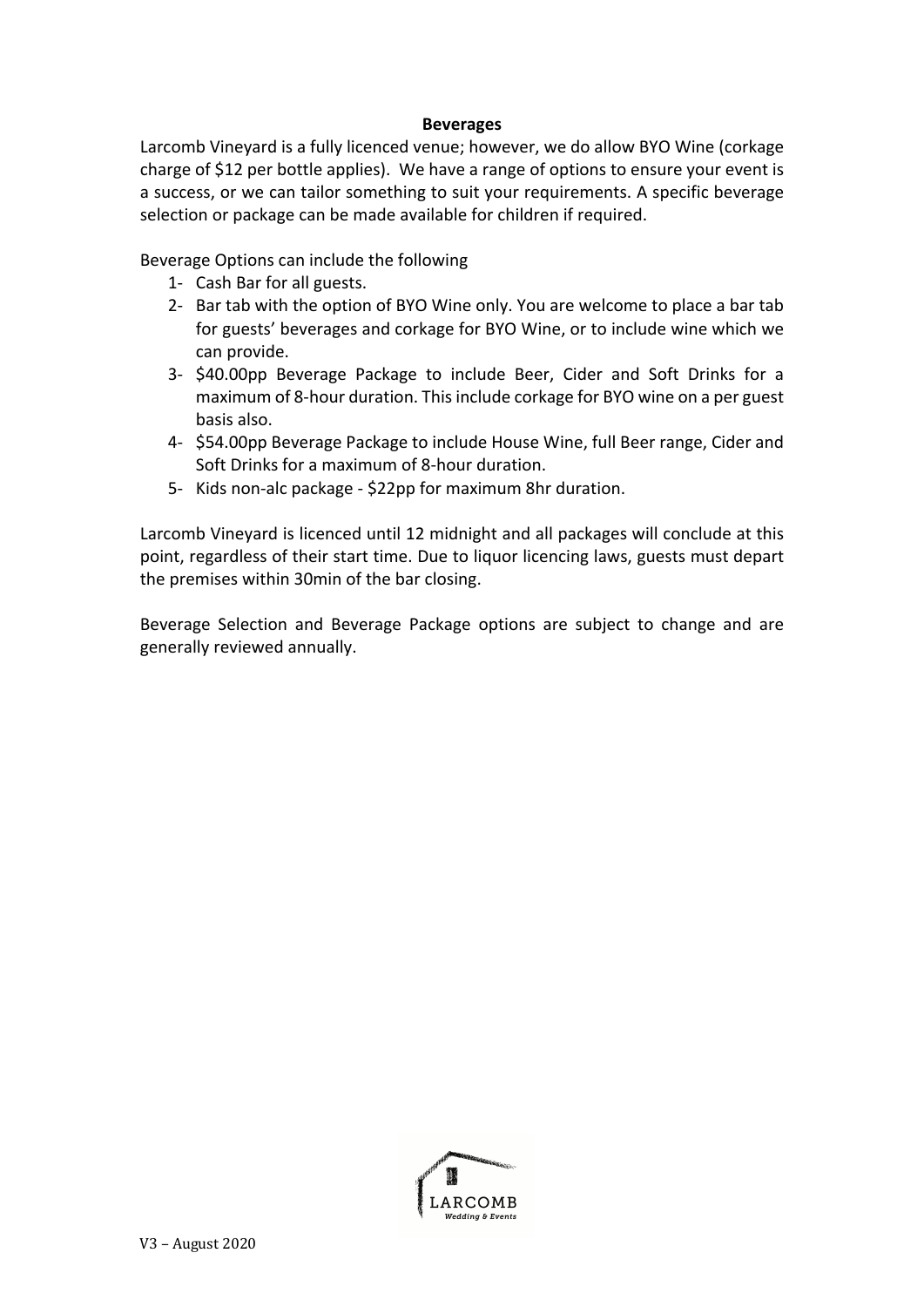## **Catering**

We have a talented team who love to create a tailored menu to suit your tastes and requirements. Canapes are always included in our menu pricing for Weddings, along with an Starter/Entrée, Main and Dessert.

Pricing varies for every menu as its tailored to suit your needs and tastes. As a guide we have some indicative pricing for 2020/2021 for the menu styles below. Each includes Canapes, Entrée, Main and Dessert.

# *Buffet/Smorgasbord // \$70-\$80*

A traditional casual style for catering for large groups. Buffets ensure your guests are able to choose their own meals, from a serviced table in the venue, and allow them to stretch their legs a little.

# *Family Platter Style // \$85-95*

A mini buffet served to each table, just like a family feast. A selection of perfectly presented dishes are delivered to each table on 'platters' for guests to choose their meal from. A great way to get your guests interacting at the table, and making sure they enjoy a delicious meal.

# *Plated Meal // \$85 +*

The most elegant and formal style of meal service, with a personally plated meal served individually to each guests. Coming in a variety of service styles including Set Menu, Choices or Alternate Drop, this level of service provides your guests with the WOW factor a number of brides desire.

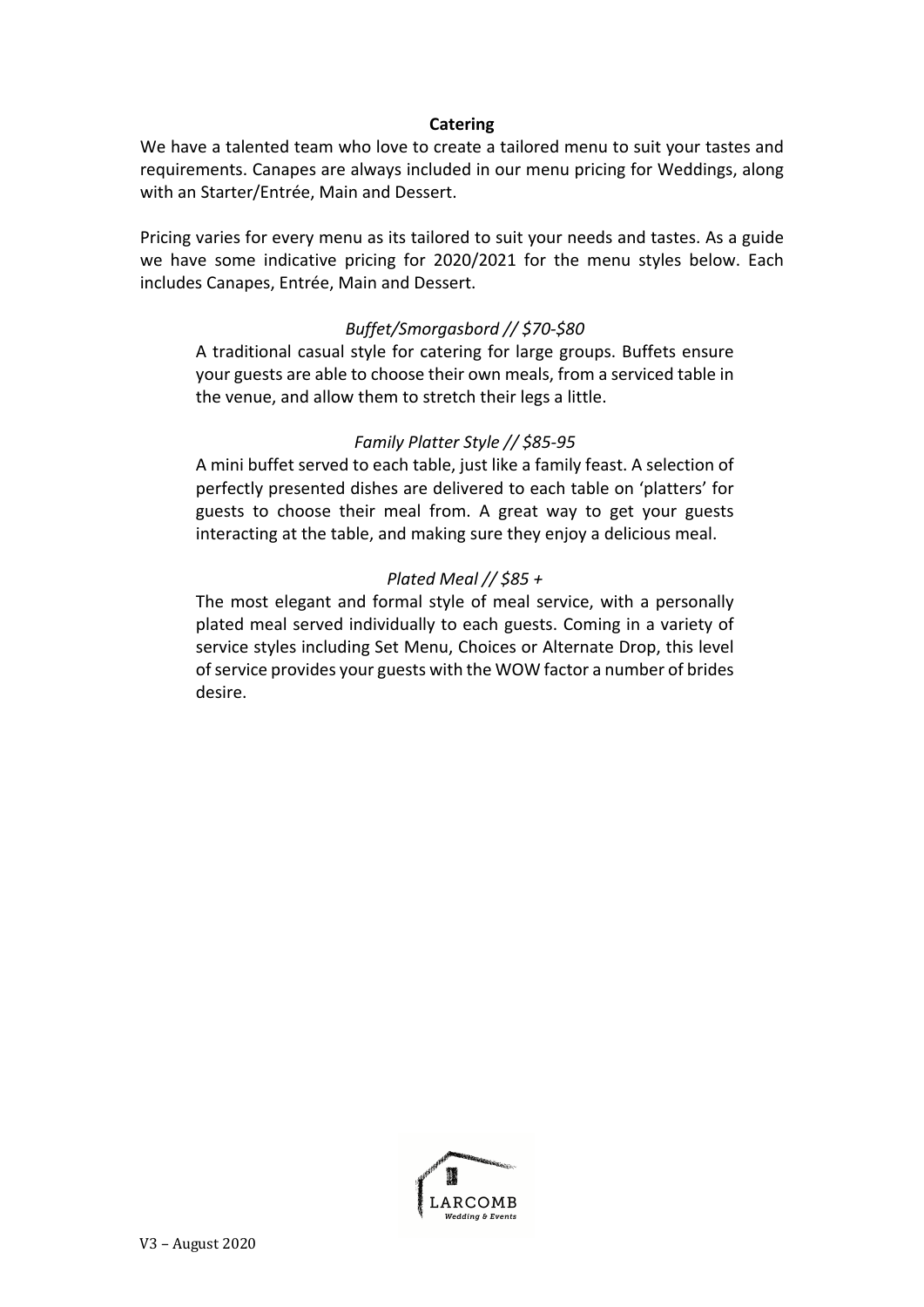## **Sample Menu**

## **Canapes – served to guests**

Salmon skewers with fresh lemon wedges Pan seared scallops wrapped in bacon served with aioli sauce Crostini topped with smashed avocado and roasted cherry tomatoes Wonton Baskets filled with hoisin duck and finished with micro greens Rare roast beef and horseradish topped Yorkshire puddings Mushroom and blue cheese arancini

# **Entrée – platter style**

Antipasto platters with a duo of cheese, trio of dips, deli meats, marinated vegetables and homestyle crackers

# **Main – Plated with sides per table**

Rosemary and thyme marinated lamp rump served on a creamy potato gratin Oven baked blue cod, with lemon burr blanc served on a pea risotto

## **Sides**

Garlic green beans Balsamic roasted beetroot, diced feta, walnuts and spinach salad Baby carrots with honey and sesame Roasted vegetable and quinoa salad with a citrus vinaigrette Light fresh green salad with tomatoes and cucumber

## **Dessert - Sideboard**

Wedding cake with sweet treats including Fruit kebabs and Tea and Coffee